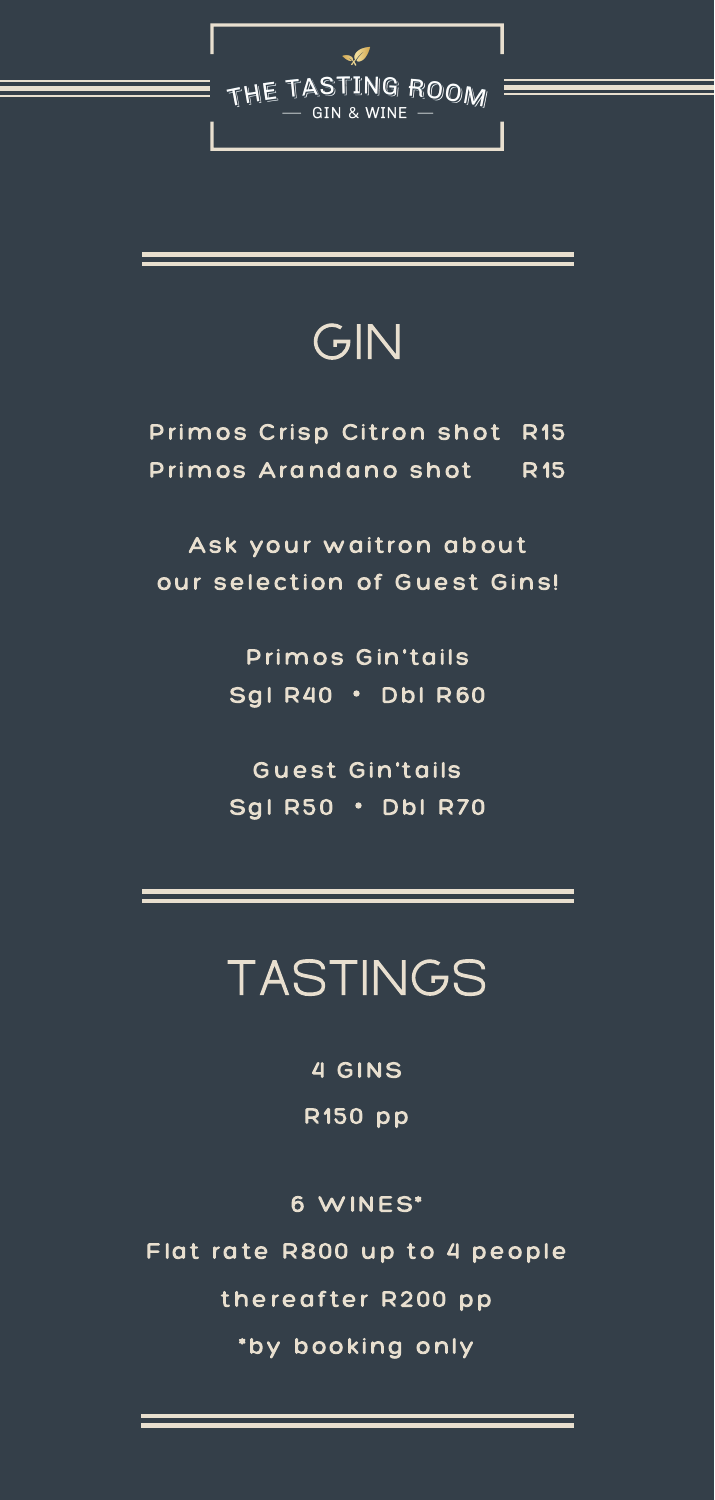

## PLATTERS

#### Vegan platter ・ R120

A variety of crudités, pickled vegetables, marinated olives and aubergine, served with fresh sourdough & hummus.

#### Cheese platter ・ R140 A variety of five cheeses

Meat platter · R160 A selection of cured meats, chicken liver paté, marinated olives and pickled vegetables, served with fresh sourdough & homemade butter.

accompanied by pickled vegetables, dried fruits and nuts, served with fresh sourdough & homemade butter.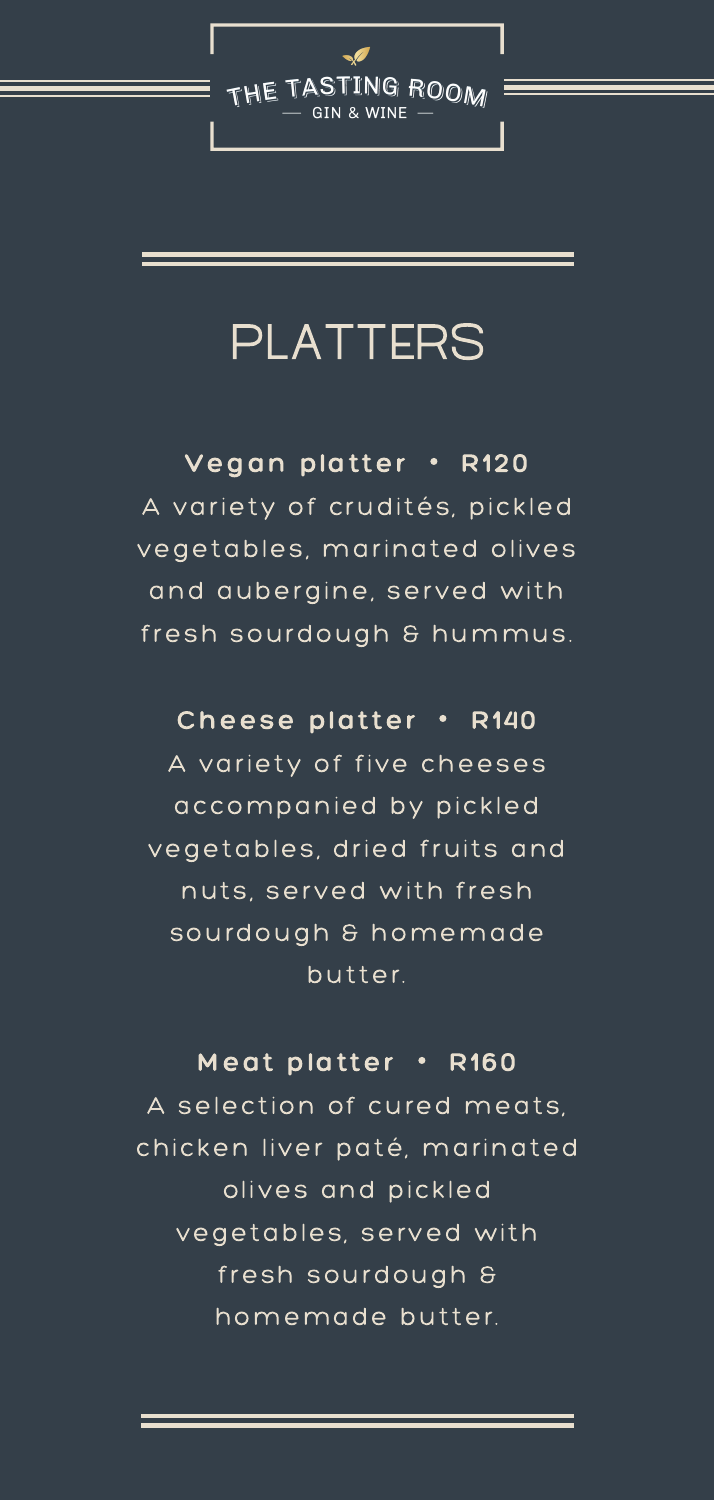

## BRANDY =

| Klipdrift         | R <sub>12.5</sub> |
|-------------------|-------------------|
| Klipdrift Premium | <b>R15</b>        |
| Richelieu         | <b>R15</b>        |
| Potstill          |                   |
| <b>KWV 10Y</b>    | <b>R20</b>        |



| <b>J&amp;B</b>    | <b>R15</b> |
|-------------------|------------|
| Johnny Walker Red | <b>R19</b> |
| Jack Daniels      | <b>R20</b> |
| Jameson           | <b>R25</b> |

RUM COMMENT

| Captain Morgan Spiced Gold R12.5 |                 |
|----------------------------------|-----------------|
| Captain Morgan Dark Rum          | R <sub>15</sub> |
| Southern Comfort                 | R <sub>15</sub> |

R30 Afrikanis Craft Rum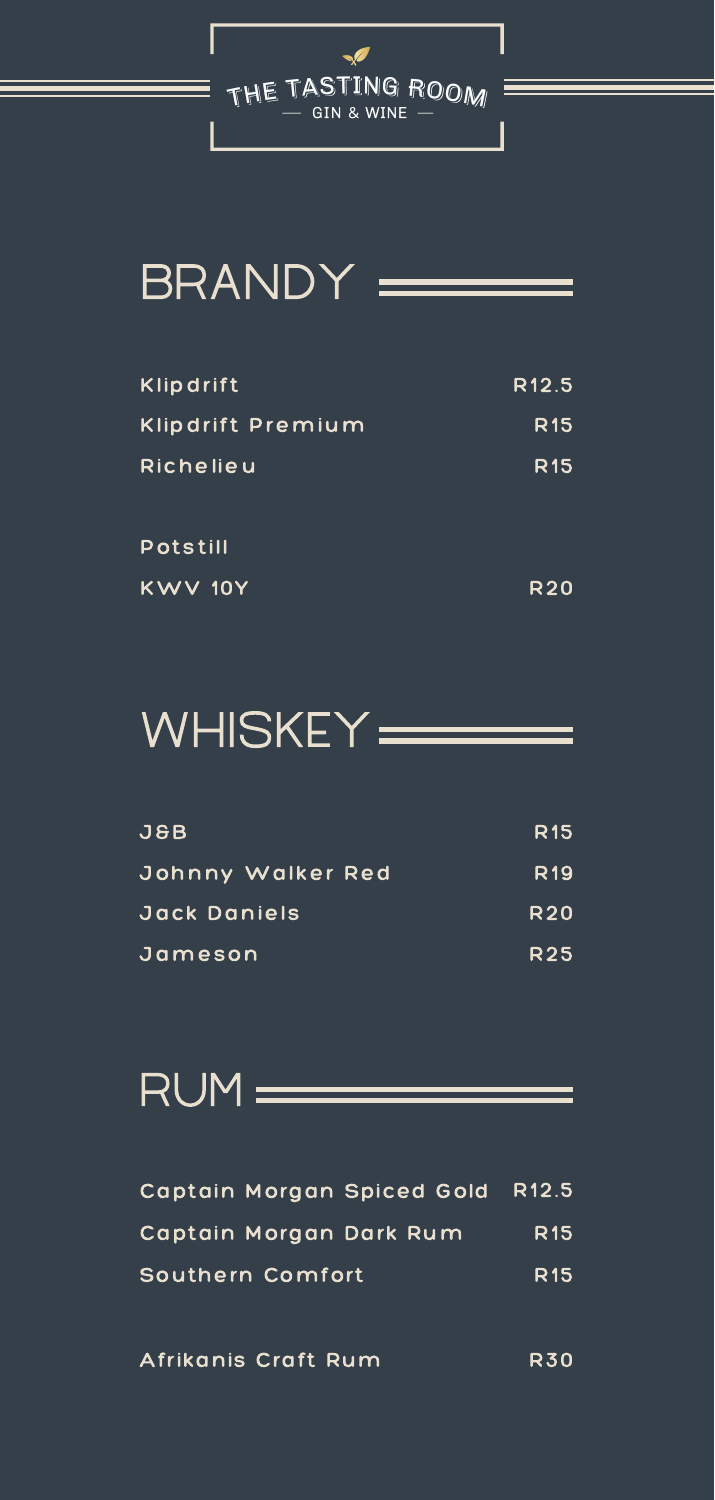

## TEQUILA =======

Olmeca Gold/Silver R18



R12.5 R15 Smirnoff Absolut Blue

## DIGESTIFS=

| Amarula      | <b>R18</b> |
|--------------|------------|
| Jagermeister | <b>R18</b> |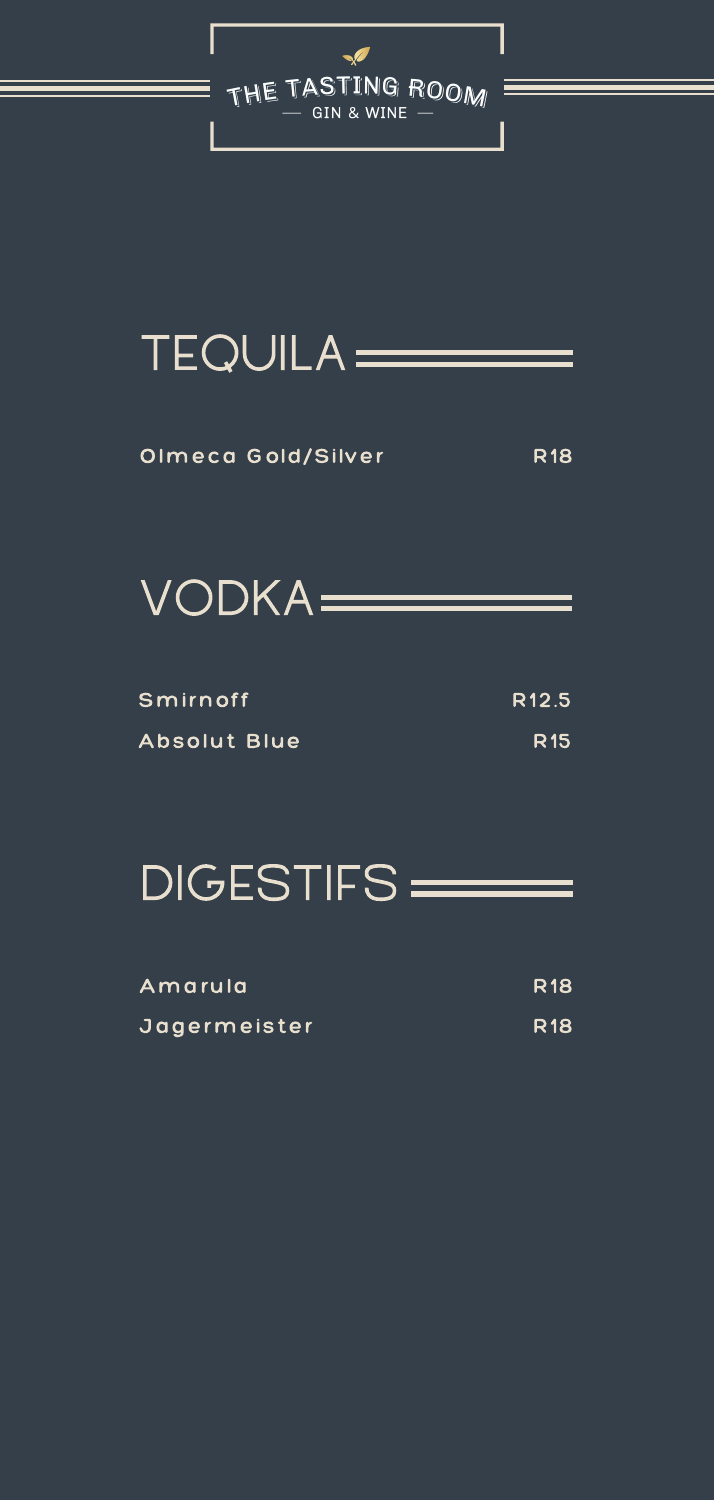

## BEERS =

#### Zwakala Lager on tap

#### SAB Beers

Hansa

Heineken

Amstel Lager

| 300ml |  | <b>R25</b> |
|-------|--|------------|
|       |  |            |

| 500ml | <b>R40</b> |
|-------|------------|
|       |            |

| <b>Black Label</b> | <b>R20</b> |
|--------------------|------------|
|                    |            |

Castle Lager・Free・Lite R20

| Windhoek Draught    | <b>R20</b> |
|---------------------|------------|
|                     | <b>R24</b> |
| Ciders              |            |
| Savanna Dry . Light | <b>R24</b> |
| Craft Beers         |            |
| Devil's Peak Lite   | <b>R24</b> |
| Mad Giant Lager     | R24        |

R20

R22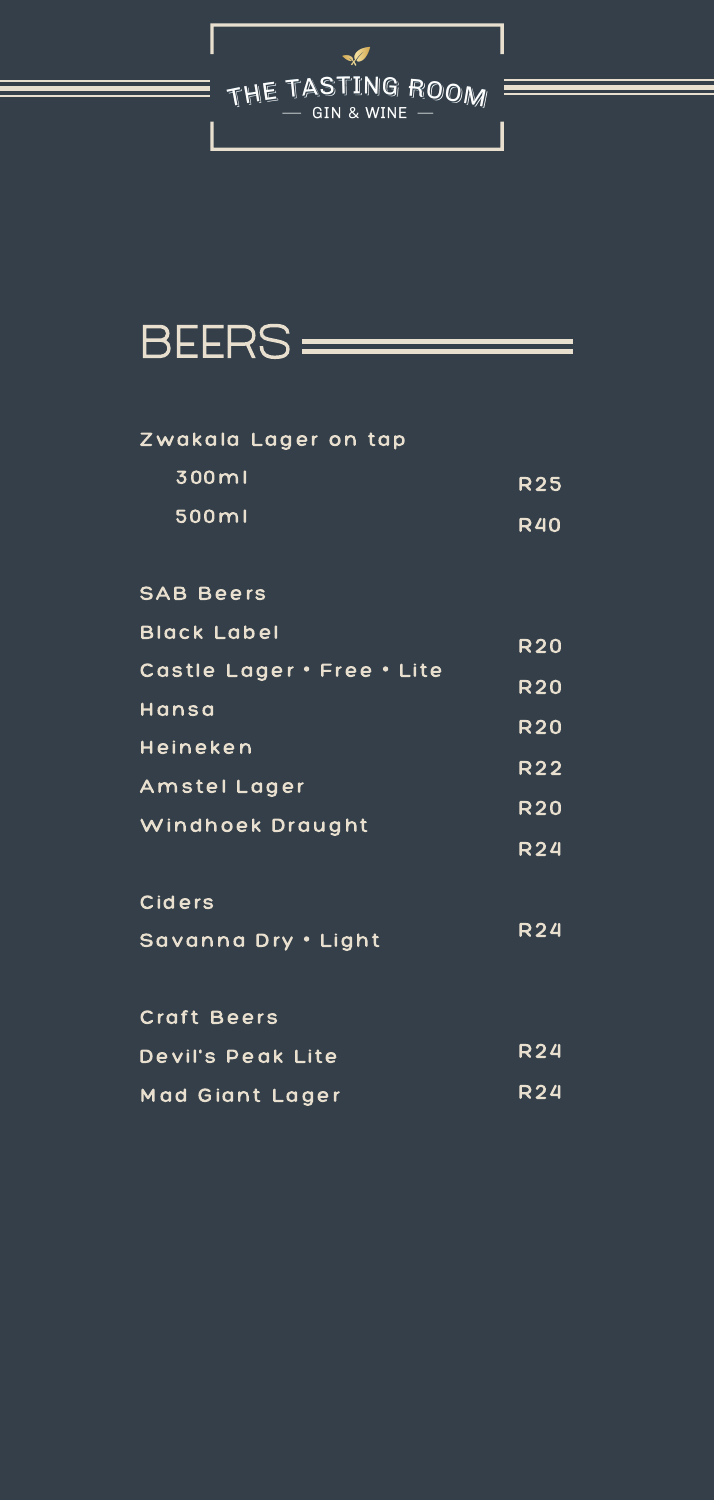

# COLD DRINKS

| 200ml                     | <b>R15</b> |
|---------------------------|------------|
| Fitch&Leeds Assorted      |            |
| Tonics . Bitter Lemon .   |            |
| Soda Water                |            |
|                           |            |
| 300ml                     | <b>R17</b> |
| Coke · Sprite · Creme     |            |
| Soda · Coke Light · Fanta |            |

| 250ml                   | R24.5      |
|-------------------------|------------|
| <b>Red Bull</b>         |            |
|                         |            |
| 330ml                   | <b>R18</b> |
| Appletizer · Grapetizer |            |
| Assorted Liquifruits .  |            |
| Lipton Ice Tea          |            |
| Lemon/Peach             |            |
|                         |            |
| 500ml                   | R15        |
| Still . Sparkling Water |            |
|                         |            |
| Cordials                | R5         |
| Lime · Passionfruit     |            |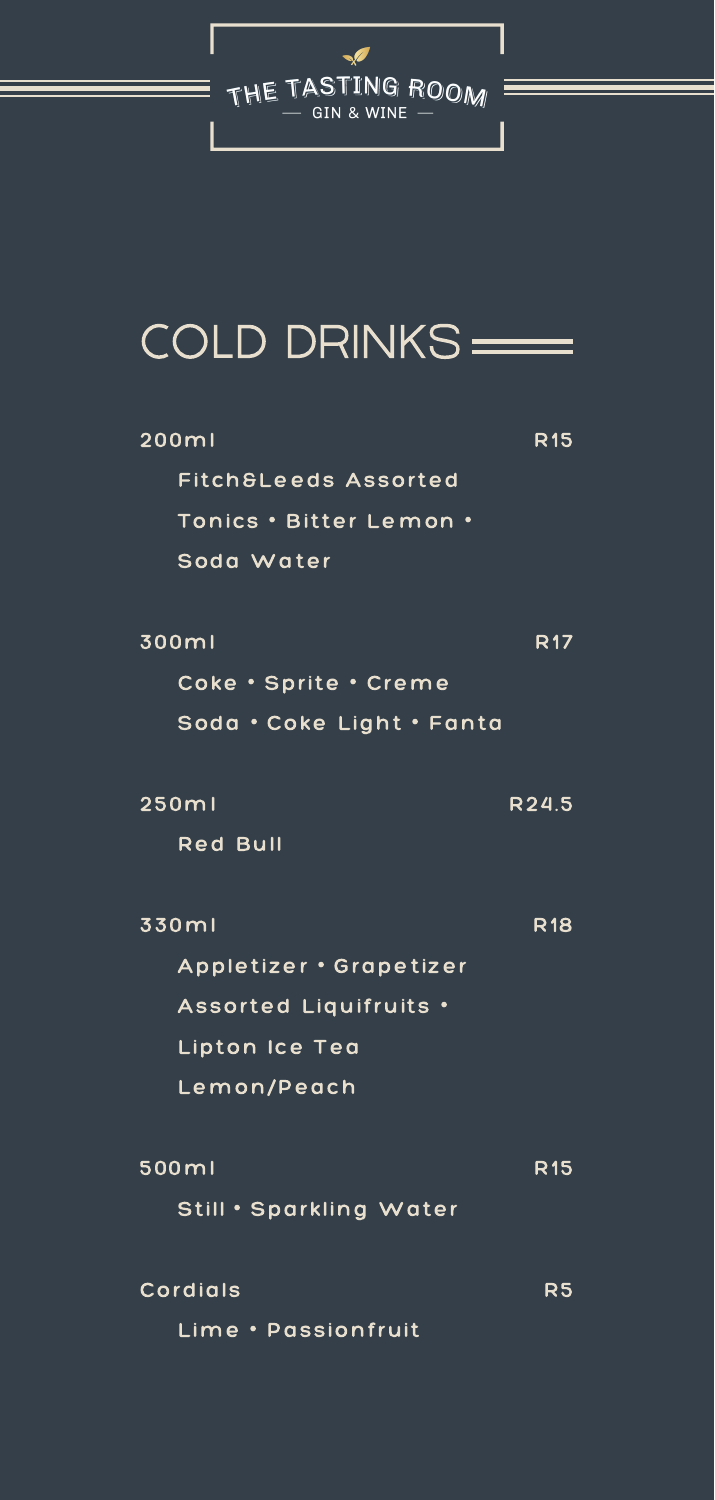

# WHITE WINE =

#### SAUVIGNON BLANC

Domaine Des Dieux Zorgvliet Silvermyn La Vierge Original Sin R30 R215 R120 R185





**CHARDONNAY** 



| Three Peaks                   | <b>R30</b> | <b>R98</b>       |
|-------------------------------|------------|------------------|
| Mount Vernon                  |            | R218             |
| Eikendal Mon Désir            |            | <b>R350</b>      |
| CHENIN BLANC                  |            |                  |
| Alvi's Drift                  | <b>R30</b> | <b>R98</b>       |
| Remhoogte First Light         |            | R <sub>135</sub> |
| ROSÉ                          |            |                  |
| Three Peaks                   | <b>R30</b> | <b>R98</b>       |
| Zorgvliet Cabernet Franc Rosé |            | R <sub>165</sub> |

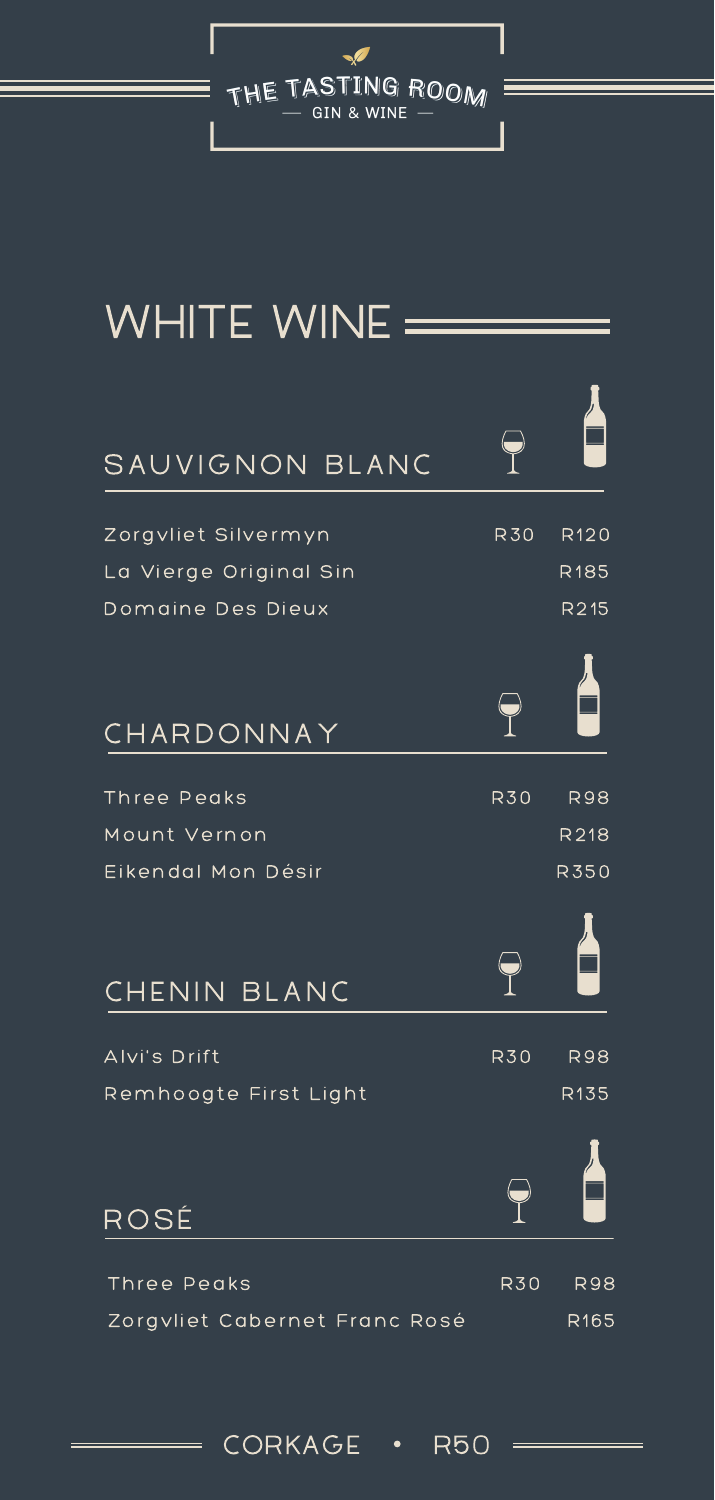

### RED WINE =

#### PINOT NOIR

| Domaine Des Dieux Josephine | R355 |
|-----------------------------|------|
| La Vierge The Affair        | R240 |



| Three Peaks        | R35 | <b>R98</b>       |
|--------------------|-----|------------------|
| Zorgvliet          |     | <b>R228</b>      |
| Remhoogte Aspect   |     | <b>R285</b>      |
| CABERNET SAUVIGNON |     |                  |
|                    |     |                  |
| Alvi's Drift       | R35 | R <sub>105</sub> |
| Zorgvliet          |     | R228             |
| Mount Vernon       |     | <b>R355</b>      |
| PINOTAGE           |     |                  |
|                    |     |                  |
| Alvi's Drift       | R35 | <b>R105</b>      |
| Eikendal           |     | R265             |

#### CORKAGE • R50 =